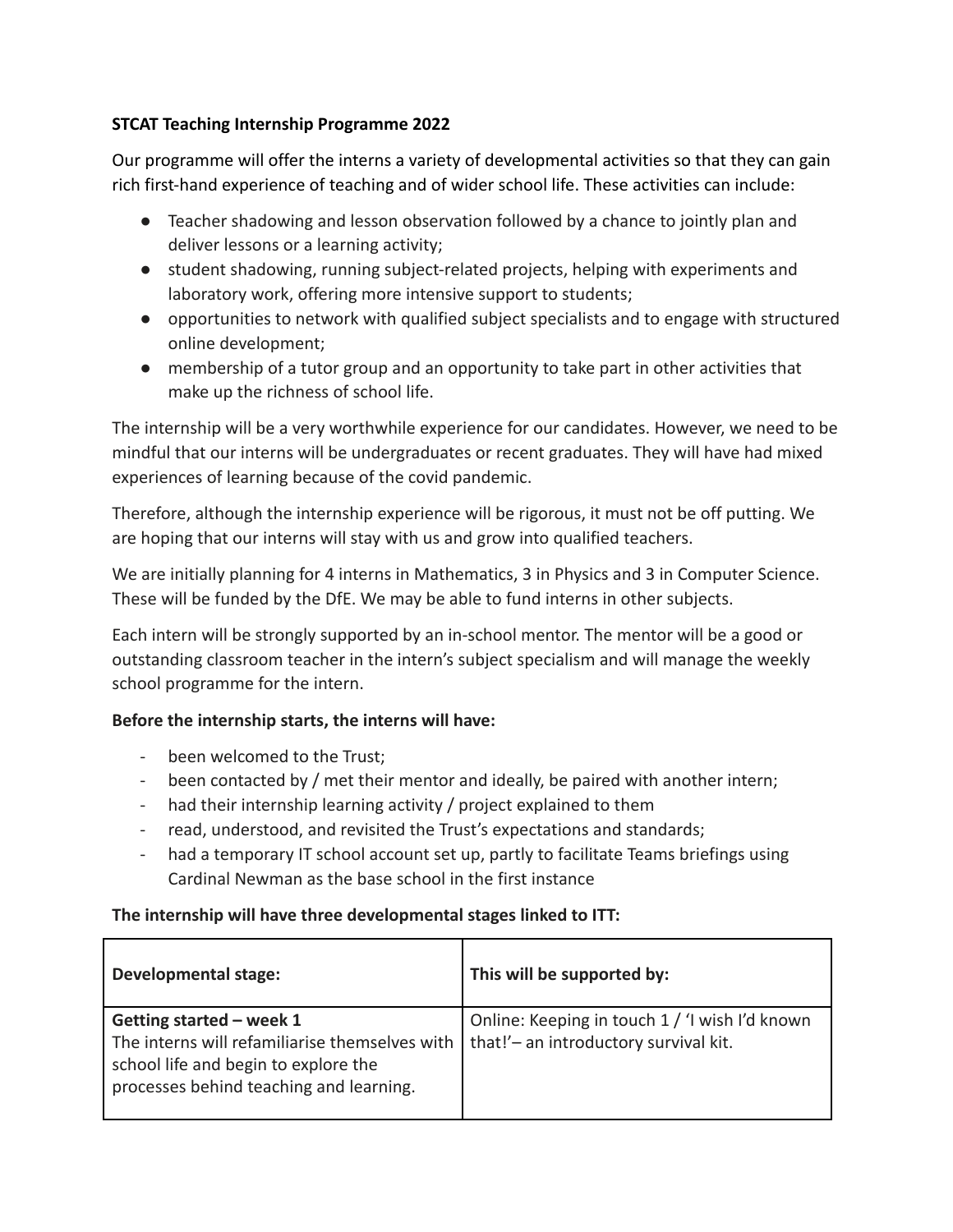| They will also be attached to a tutor group   | Online: Keeping in touch 2 / 'What's going on    |
|-----------------------------------------------|--------------------------------------------------|
| and can take part in other school activities. | in that classroom?' - what to look for in lesson |
|                                               | observations.                                    |
|                                               |                                                  |
|                                               | Daily support from the mentor who could give     |
|                                               | the intern a 'diary/professional log.'           |
|                                               | Timings: 1 hour / day $-$ 30 mins before / after |
|                                               | school $-$ to be agreed.                         |
| <b>Building confidence - week 2:</b>          | Online: Keeping in touch 3 / Subject specific:   |
| The interns will find out about how to plan   | how to begin to plan for progress in lessons     |
| for progress in lessons, how student progress | and how do we know that our students are         |
| is assessed, how to have learning             | making progress today and over time?             |
| conversations with students and how to give   |                                                  |
| feedback.                                     | Online: Keeping in touch 4 / How to start        |
|                                               | learning conversations with students and how     |
| As their confidence grows, they may be able   | to give constructive feedback.                   |
| to work as a classroom assistant in school /  |                                                  |
| at a primary school.                          | Daily support from the mentor and other          |
|                                               | subject specialists.                             |
| Putting learning into practice.               | Online: Keeping in touch 5 / Meeting the         |
| Sharing their learning journey $-$ week 3:    | needs of SEND students and how students are      |
| The interns will deliver their project /      | safeguarded in school.                           |
| learning activity. They could also create a   |                                                  |
| display about their experiences.              | Daily support from the mentor and other          |
|                                               | subject specialists.                             |

## **Proposed programme for 2022 – the timings of the on-line sessions can be adjusted**

| <b>Timing</b>       | In school - face to face                                                                                                      | In school - online development                          |
|---------------------|-------------------------------------------------------------------------------------------------------------------------------|---------------------------------------------------------|
| <b>Wb Monday</b>    | Getting started – meet the Trust.                                                                                             | Welcome to STCAT                                        |
| <b>20 June 2022</b> | In school programme ready for interns                                                                                         | Expectations & standards                                |
|                     | Possibility that interns can come in to<br>school so they can meet their mentor /<br>the department / have a guided tour etc. | JRN - via Zoom / Teams?<br>Mentors to contact interns   |
|                     |                                                                                                                               | about starting school week                              |
|                     | Interns will need a temporary school IT<br>account.                                                                           | beginning Monday 27 June.                               |
|                     |                                                                                                                               | Mentors / CNS IT to double<br>check access to MS Teams. |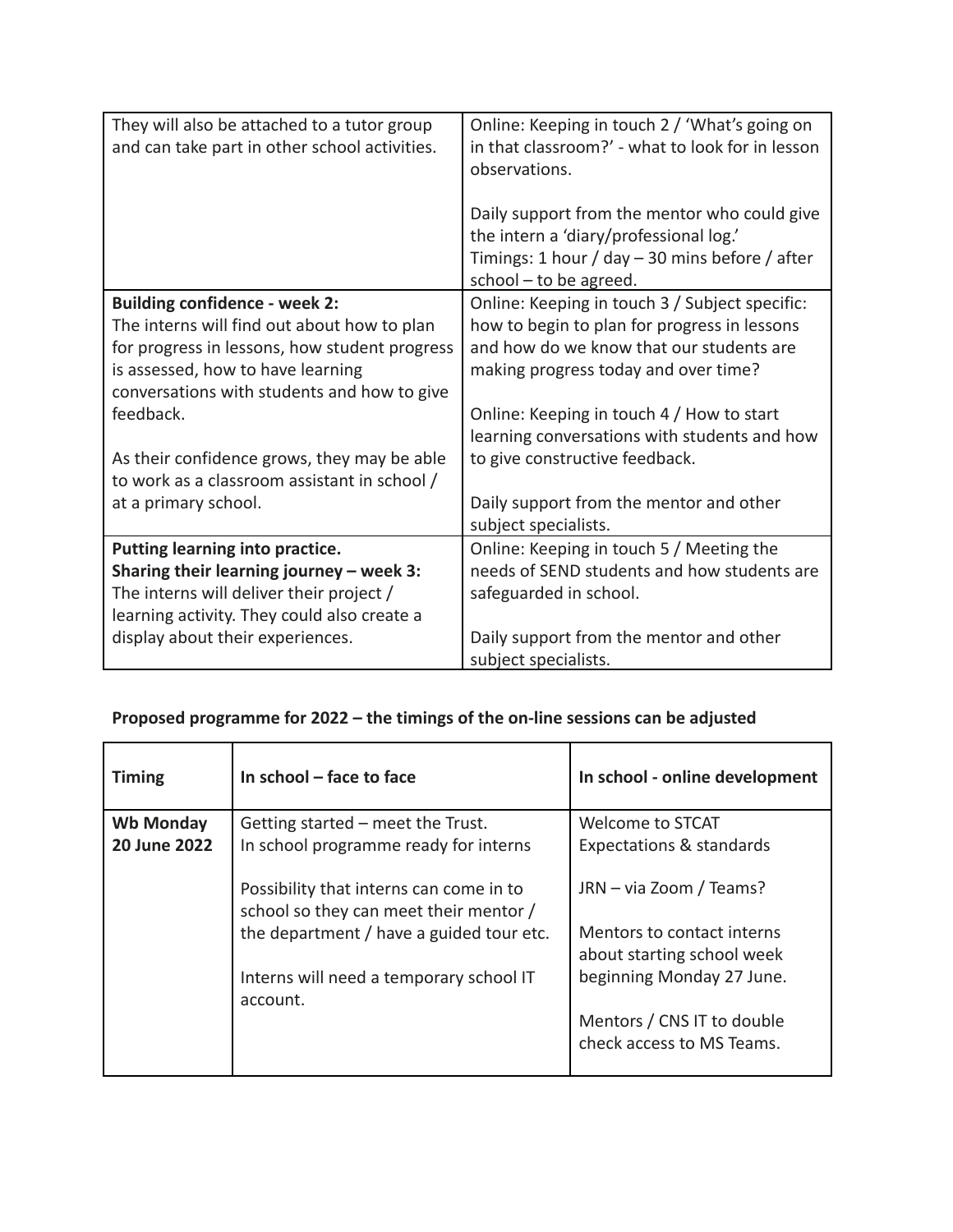| <b>Wb Monday</b>    | Interns come in to school, are greeted by      | Tuesday 28 June: pm -                          |
|---------------------|------------------------------------------------|------------------------------------------------|
| <b>27 June 2022</b> | their mentor & are given their                 | 2.00-3.00 pm- keeping in touch.                |
|                     | programme for week 1.                          | 'I wish I'd known that!'                       |
| Week 1              | Interns join a tutor group.                    | Top tips for starting your career              |
|                     |                                                | in teaching.                                   |
|                     | <b>Activities could include:</b>               |                                                |
|                     | shadowing a TA / teacher                       | 2 / 3 new entrants / ECTs.                     |
|                     | general lesson observation                     |                                                |
|                     | shadowing a student in class<br>$\blacksquare$ | Thursday 30 June: pm -                         |
|                     | guided help re practical's                     | 2.00-3.00 pm- keeping in touch.                |
|                     | opportunity to join other school               | 'What's going on in that                       |
|                     | activities / visits - primary school?          | classroom?'<br>An introduction to what to look |
|                     |                                                | for in lesson observations.                    |
|                     | <b>Progressing to:</b>                         |                                                |
|                     | recording what is happening in                 | T & L leader CNS.                              |
|                     | class - having a go at a lesson                |                                                |
|                     | observation                                    |                                                |
|                     | starting to look at student books              |                                                |
|                     | for progress & teacher feedback /              |                                                |
|                     | self-peer assessment                           |                                                |
|                     | starting to think about their                  |                                                |
|                     | internship learning activity                   |                                                |
|                     |                                                |                                                |
|                     | Interns are supported by daily meetings        |                                                |
|                     | with their mentor - see diary / $log - 8$ the  |                                                |
|                     | opportunity to meet up with other              |                                                |
|                     | $intern(s)$ / ECTs.                            |                                                |
|                     | Week 2 programme agreed with mentor            |                                                |
|                     |                                                |                                                |
| Wb Monday 4         | Week 2 activities should show                  | Tuesday 5 July: pm - 2.00 - 3.00               |
| <b>July 2022</b>    | progression in terms of experiences:           | pm-keeping in touch.                           |
|                     | lesson observations continue                   | Subject specific for all subjects:             |
| Week 2              | focusing on student learning &                 | How to begin to plan for                       |
|                     | progress - behaviour management                | progress in today's lesson &                   |
|                     | interns sample student voice by                | over time.                                     |
|                     | having more focused learning                   |                                                |
|                     | conversations with students in                 | Subject leaders / good /                       |
|                     | class                                          | outstanding teachers in subject                |
|                     |                                                | specialisms.                                   |
|                     |                                                |                                                |
|                     |                                                |                                                |
|                     |                                                |                                                |
|                     |                                                |                                                |